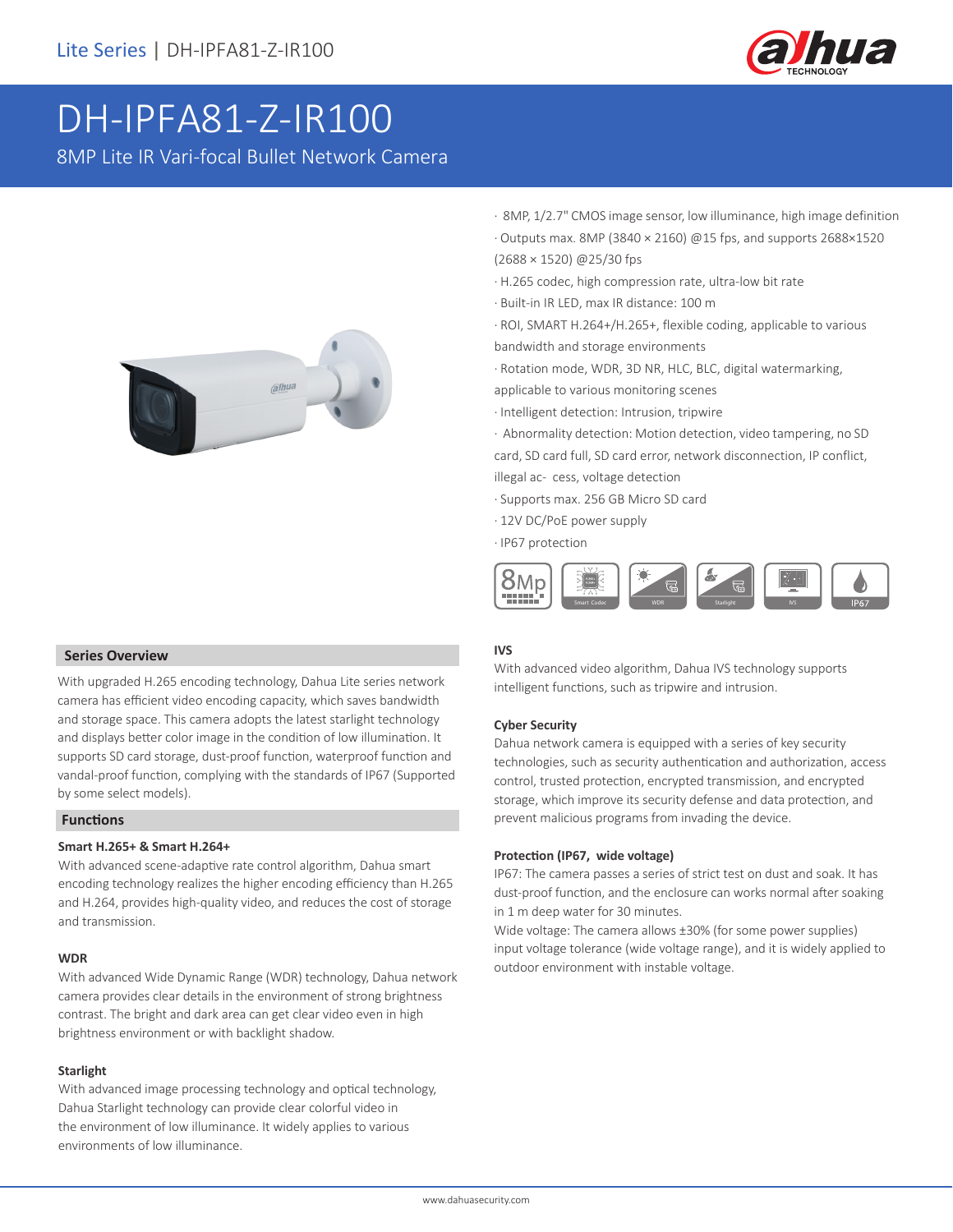# Lite Series | DH-IPFA81-Z-IR100

# **Technical Specification**

| Camera                          |      |                                                                   |                      |                    |                    |
|---------------------------------|------|-------------------------------------------------------------------|----------------------|--------------------|--------------------|
| Image Sensor                    |      | 1/2.7" 8Megapixel progressive CMOS                                |                      |                    |                    |
| Max. Resolution                 |      | 3840 (H) × 2160 (V)                                               |                      |                    |                    |
| <b>ROM</b>                      |      | 128 MB                                                            |                      |                    |                    |
| <b>RAM</b>                      |      | 256 MB                                                            |                      |                    |                    |
| <b>Scanning System</b>          |      | Progressive                                                       |                      |                    |                    |
| <b>Electronic Shutter Speed</b> |      | Auto/Manual 1/3 s-1/100,000 s                                     |                      |                    |                    |
| Min. Illumination               |      | 0.008 Lux@F1.5                                                    |                      |                    |                    |
| S/N Ratio                       |      | $>56$ dB                                                          |                      |                    |                    |
| <b>Illumination Distance</b>    |      | 100 m (196.85 ft)                                                 |                      |                    |                    |
| Illuminator On/Off Control      |      | Auto/Manual                                                       |                      |                    |                    |
| <b>Illuminator Number</b>       |      | 4 (IR LED)                                                        |                      |                    |                    |
| Pan/Tilt/Rotation Range         |      | Pan: 0°-360°<br>Tilt: 0°-90°<br>Rotation: 0°-360°                 |                      |                    |                    |
| Lens                            |      |                                                                   |                      |                    |                    |
| Lens Type                       |      | Motorized vari-focal                                              |                      |                    |                    |
| Mount Type                      |      | $\phi$ 14                                                         |                      |                    |                    |
| Focal Length                    |      | 2.7 mm-13.5 mm                                                    |                      |                    |                    |
| Max. Aperture                   |      | F1.5                                                              |                      |                    |                    |
| Field of View                   |      | Horizontal: 113°-31°<br>Vertical: 58°-17°<br>Diagonal: 138°-36°   |                      |                    |                    |
| Iris Type                       |      | Fixed                                                             |                      |                    |                    |
| Close Focus Distance            |      | 0.8 m-0.8 m (2.62 ft-2.62 ft)                                     |                      |                    |                    |
|                                 | Lens | Detect                                                            | Observe              | Recognize          | Identify           |
| <b>DORI Distance</b>            | W    | 85.3 m<br>(279.9 ft)                                              | 34.1 m<br>(111.9 ft) | 17 m<br>(55.8 ft)  | 8.5 m<br>(27.9 ft) |
|                                 | Τ    | 280 m<br>(918.6 ft)                                               | 112 m<br>(367.5 ft)  | 56 m<br>(183.7 ft) | 28 m<br>(91.9 ft)  |
| Smart Event                     |      |                                                                   |                      |                    |                    |
| <b>IVS</b>                      |      | Tripwire; intrusion                                               |                      |                    |                    |
| Video                           |      |                                                                   |                      |                    |                    |
| Video Compression               |      | H.265; H.264; H.264B; MJPEG (only supported by the<br>sub stream) |                      |                    |                    |

Smart Codec Smart H.265+/ Smart H.264+

Main stream:

Sub stream: 704 × 576 (1 fps–25 fps) 704 × 480 (1 fps–30 fps)

3840 × 2160 (1 fps–15 fps) 2688 × 1520 (1 fps–25/30 fps)

Video Frame Rate

Stream Capability 2 streams

| Resolution              | 3840 × 2160 (3840 × 2160); 3072 × 2048 (3072 × 2048);<br>3072 ×1728 (3072 × 1728); 2592 × 1944 (2592 × 1944);<br>2688 × 1520 (2688 × 1520); 3M (2048 × 1536); 2304 ×<br>1296 (2304 × 1296); 1080p (1920 × 1080); 1.3M (1280 ×<br>960); 720p (1280 × 720); D1 (704 × 576/704 × 480); VGA<br>$(640 \times 480)$ ; CIF $(352 \times 288/352 \times 240)$ |  |  |
|-------------------------|-------------------------------------------------------------------------------------------------------------------------------------------------------------------------------------------------------------------------------------------------------------------------------------------------------------------------------------------------------|--|--|
| <b>Bit Rate Control</b> | CBR/VBR                                                                                                                                                                                                                                                                                                                                               |  |  |
| Video Bit Rate          | H.264: 32 kbps-8192 kbps<br>H.265: 12 kbps-8192 kbps                                                                                                                                                                                                                                                                                                  |  |  |
| Day/Night               | Auto(ICR)/Color/B/W                                                                                                                                                                                                                                                                                                                                   |  |  |
| BLC                     | Yes                                                                                                                                                                                                                                                                                                                                                   |  |  |
| HLC                     | Yes                                                                                                                                                                                                                                                                                                                                                   |  |  |
| WDR                     | 120 dB                                                                                                                                                                                                                                                                                                                                                |  |  |
| White Balance           | Auto/natural/street lamp/outdoor/manual/regional<br>custom                                                                                                                                                                                                                                                                                            |  |  |
| Gain Control            | Auto/Manual                                                                                                                                                                                                                                                                                                                                           |  |  |
| Noise Reduction         | 3D <sub>NR</sub>                                                                                                                                                                                                                                                                                                                                      |  |  |
| <b>Motion Detection</b> | OFF/ON (4 areas, rectangular)                                                                                                                                                                                                                                                                                                                         |  |  |
| Region of Interest(RoI) | Yes (4 areas)                                                                                                                                                                                                                                                                                                                                         |  |  |
| Smart Illumination      | Yes                                                                                                                                                                                                                                                                                                                                                   |  |  |
| Image Rotation          | 0°/90°/180°/270° (Supports 90°/270° with 2688 × 1520<br>resolution and lower.)                                                                                                                                                                                                                                                                        |  |  |
| Mirror                  | Yes                                                                                                                                                                                                                                                                                                                                                   |  |  |
| Privacy Masking         | 4 areas                                                                                                                                                                                                                                                                                                                                               |  |  |
| Alarm                   |                                                                                                                                                                                                                                                                                                                                                       |  |  |
| Alarm Event             | No SD card; SD card full; SD card error; network<br>disconnection; IP conflict; motion detection; video<br>tampering; tripwire; intrusion; illegal access; voltage<br>detection; safety exception                                                                                                                                                     |  |  |
| Network                 |                                                                                                                                                                                                                                                                                                                                                       |  |  |
| Network                 | RJ-45 (10/100 Base-T)                                                                                                                                                                                                                                                                                                                                 |  |  |
| SDK and API             | Yes                                                                                                                                                                                                                                                                                                                                                   |  |  |
| Cyber Security          | Video encryption; firmware encryption; configuration<br>encryption; Digest; WSSE; account lockout; security logs;<br>IP/MAC filtering; generation and importing of X.509<br>certification; syslog; HTTPS; 802.1x; trusted boot; trusted<br>execution; trusted upgrade                                                                                 |  |  |
| Protocol                | IPv4; IPv6; HTTP; TCP; UDP; ARP; RTP; RTSP; RTCP;<br>RTMP; SMTP; FTP; SFTP; DHCP; DNS; DDNS; QoS; UPnP;<br>NTP; Multicast; ICMP; IGMP; NFS; PPPoE; Bonjour                                                                                                                                                                                            |  |  |
| Interoperability        | ONVIF (Profile S/Profile G/Profile T); CGI; P2P; Milestone;<br>Genetec                                                                                                                                                                                                                                                                                |  |  |
| User/Host               | 20                                                                                                                                                                                                                                                                                                                                                    |  |  |
| Storage                 | FTP; Micro SD card (support max. 256 G); NAS; SFTP                                                                                                                                                                                                                                                                                                    |  |  |
| Browser                 | IE<br>Chrome<br>Firefox                                                                                                                                                                                                                                                                                                                               |  |  |
| Management Software     | Smart PSS; DSS; DMSS                                                                                                                                                                                                                                                                                                                                  |  |  |
| Mobile Phone            | IOS; Android                                                                                                                                                                                                                                                                                                                                          |  |  |
|                         |                                                                                                                                                                                                                                                                                                                                                       |  |  |